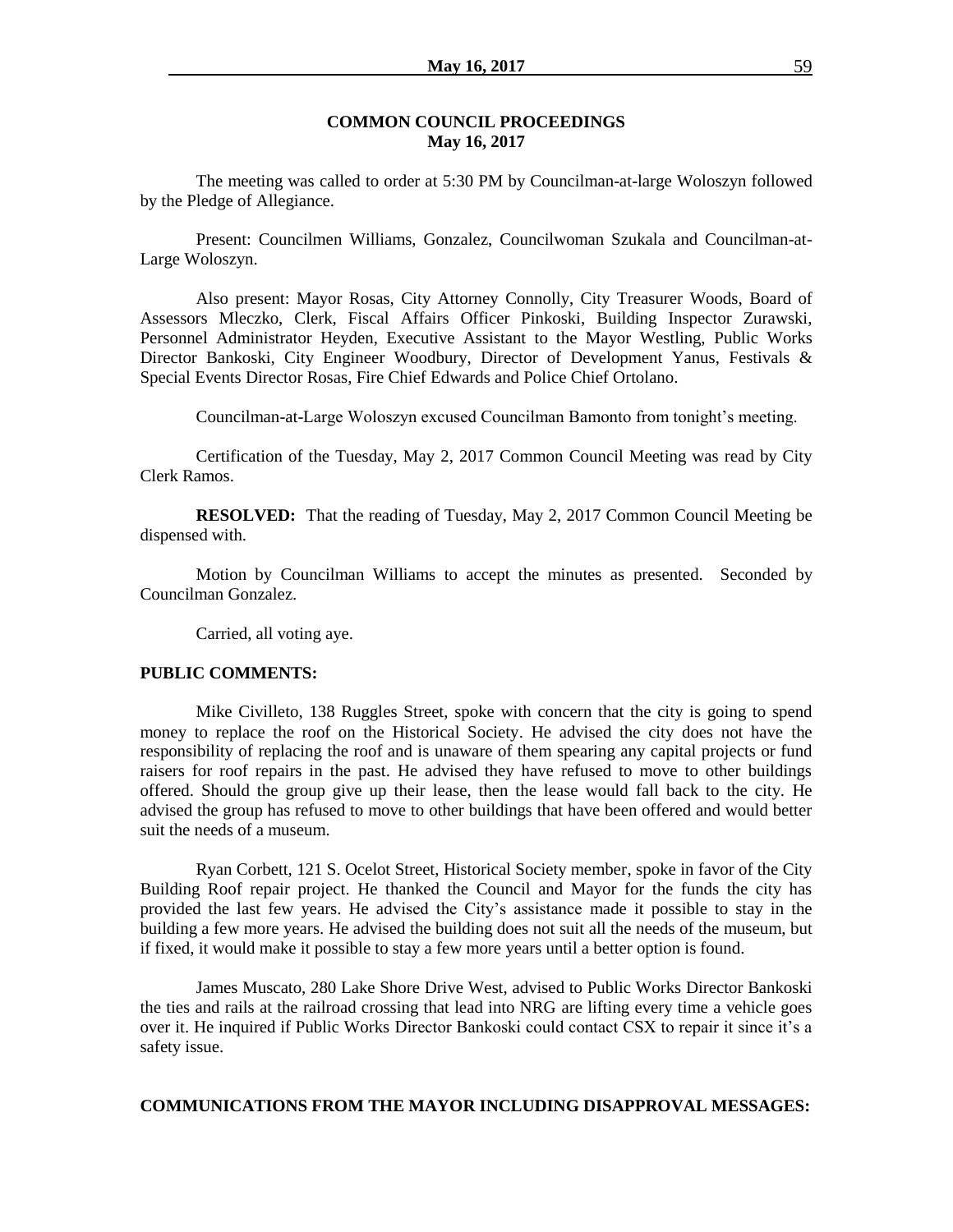Mayor Rosas reminded the public and those present that tomorrow is the final public presentation for the results of the study for the Brownfield Opportunity Area and asked Development Director Yanus to give details.

Development Director Yanus advised the meeting will be held at 6:00 PM at the SUNY Incubator. They will be going over the fifteen BOA sites, the different projects and recommendations them, and that study has turned into a mini economic development plan for the Waterfront and Central Business District.

Mayor Rosas advised the council that last month he went to Albany and had the privilege of meeting the Commissioner of NY State Office of Alcoholism and Substance Abuse Services. At that time he invited Commissioner Arlene Gonzalez-Sanchez to visit the City of Dunkirk. She took him up on the invitation and attended yesterday's Round Table discussion related to the opiate issue we have in the City of Dunkirk. and was impressed with the amount of support there was at the meeting to open an Opiate Clinic in the City of Dunkirk.

Mayor Rosas acknowledged the presence of the Superintendent of Dunkirk Public Schools Dr. Tracy, the Principal of the Dunkirk Middle School Ms. Russo, and Dunkirk Middle School Social Studies Teacher Mr. Corbett for the presentation of awards to the winners of the Statewide Essay Contest for Eighth Graders sponsored by the City of Dunkirk as part of the New York State Conference of Mayors (NYCOM) addressing the topic, "If I Were Mayor, I Would…" The three winners are

: 3<sup>rd</sup> Place-Anthony Morales 2<sup>nd</sup> Place-Camron DeJesus 1<sup>st</sup> Place-Justus Bowen

Mayor Rosas named 3rd Place winner Anthony Morales and 2<sup>nd</sup> Place winner Cameron DeJesus "Honorary Councilmen" for tonights Common Council meeting, administered the Oath of Office and had them take their seats with the Common Council. The Mayor advised Jutsus Bowen would be joining the Mayor all day on May  $19<sup>th</sup>$ , 2017 as "Honorary Mayor" and administered his Oath of Office.

### **COMMUNICATIONS FROM THE PUBLIC AND PETITIONS:**

Request from Dunkirk High School for two police officers to be present at their junior-Senior Prom on Saturday, June 3, from 8:00 PM until 12:00 AM, at the Dunkirk Moose Club.

Councilman-at-Large Woloszyn advised a motion was needed to refer to the Dunkirk Police Department and the PBA.

Councilman Williams made a motion to approve. Seconded by Councilwoman Szukala.

Carried, all voting aye.

Request from the County Exceptional Senior All-Star Baseball / Softball Committee to use Promenschenkel Stadium on Monday, June 12, 2017 (rain date Tuesday , June 13, 2017) to host the 2017 Chautauqua-Cattaraugus Exceptional Senior All-Star Softball games.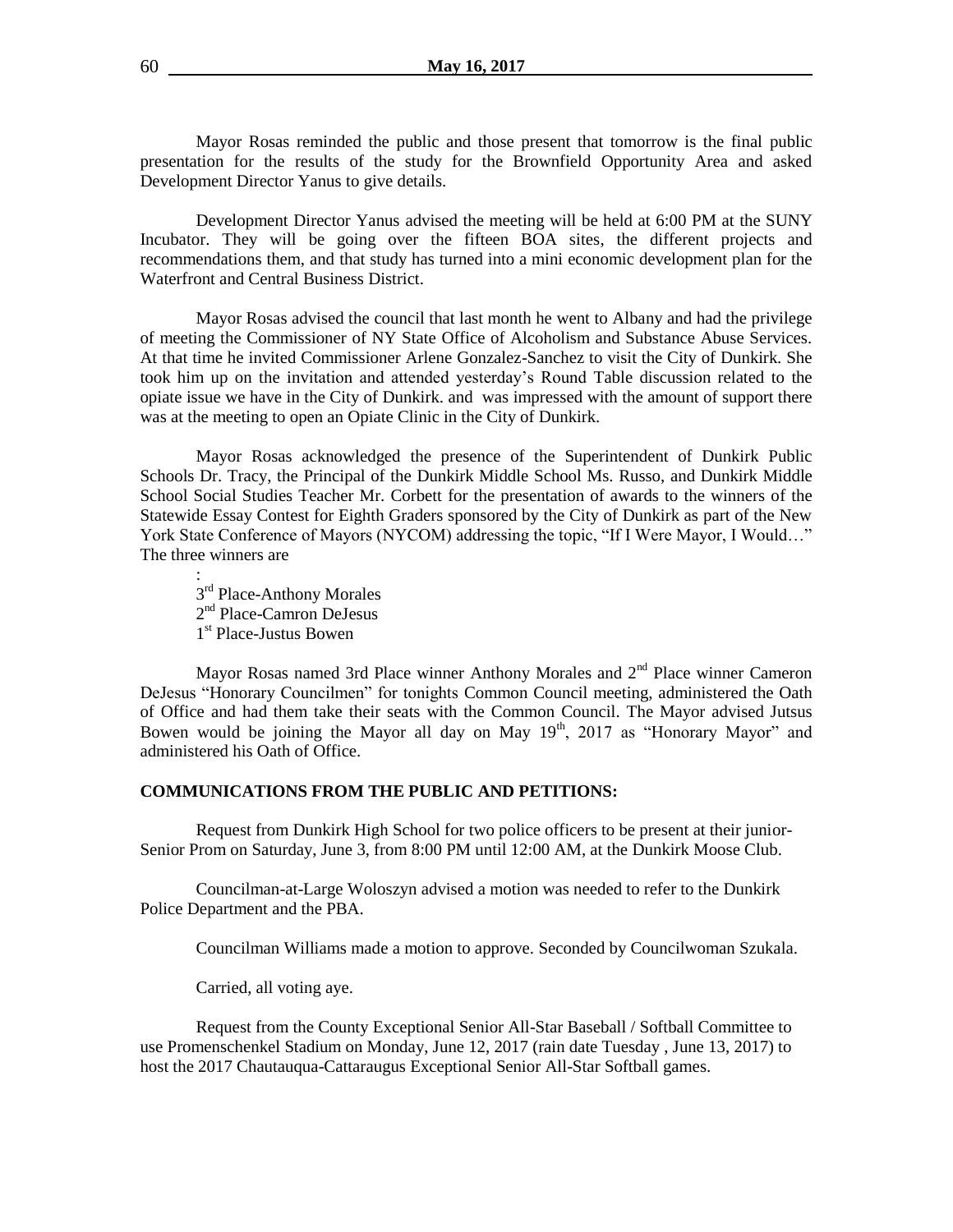Councilman-at-Large Woloszyn advised a motion was needed to refer to appropriate departments as well as approve subject to appropriate insurances and usual conditions.

Councilman Williams made a motion to approve. Seconded by Councilman Gonzalez.

Carried, all voting aye.

Request from Heather Flores and Tamara Racino to hold free POUND classes (group fitness) at Memorial Park on Thursday, June  $8<sup>th</sup>$  from 5:15 PM until 7:15 PM, Wright Park basketball courts on Friday, July  $14<sup>th</sup>$  from 8:15 AM until 10:15 AM, and Point Gratiot on Thursday, August 3, 2017 from 5:15 PM until 7:15 PM.

Councilwoman Szukala advised the June  $8<sup>th</sup>$  request falls on the same evening as the City's first Music on the Pier event for theseason and suggested the location or date for the POUND class be changed to avoid parking problems and loudspeaker interference.

Councilman-at-Large Woloszyn asked City Clerk Ramos to contact the individuals listed in the request to discuss a change in venue or date for the June  $8<sup>th</sup>$  request.

Councilman-at-Large Woloszyn advised a motion was needed to refer to appropriate departments as well as approve subject to appropriate insurances and usual conditions.

Councilman Williams made a motion to approve. Seconded by Councilman Gonzalez.

Carried, all voting aye.

Request from Special Olympics New York and The Law Enforcement Torch Run to use city streets on Wednesday, May 31, 2017 between 9:00 AM and 9:30 AM.

Councilman-at-Large Woloszyn advised a motion was needed to refer to appropriate departments as well as approve subject to appropriate insurances and usual conditions.

Councilman Gonzalez made a motion to approve. Seconded by Councilman Williams.

Carried, all voting aye.

Request from Bryant Watts on behalf of the Dunkirk Fast Pitch Softball Travel Team to use Promenschenkel Stadium on Saturday, June 10, 2017 from 8:30AM until 8:30 PM for their modified softball tournament.

Councilwoman Szukala advised the council can only give permission for the city field, cannot give permission for use of the School #7 softball field listed in the request and the individual will need to contact the school for that portion of the request.

Councilman-at-Large Woloszyn advised a motion was needed to refer to appropriate departments as well as approve subject to appropriate insurances and usual conditions.

Councilwoman Szukala made a motion to approve. Seconded by Councilman Gonzalez.

Carried, all voting aye.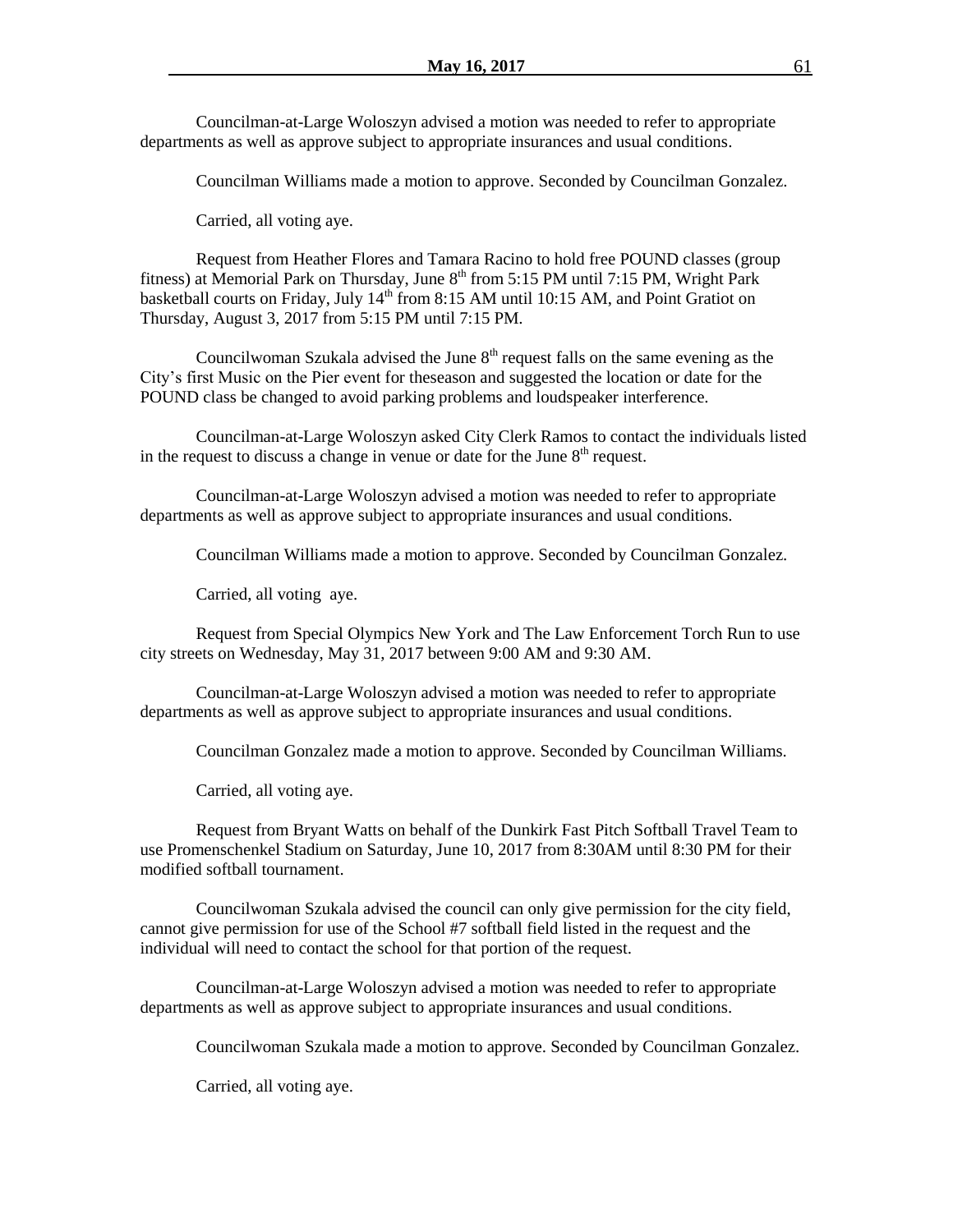Loudspeaker application from Demetris on the Lake to use speakers and live music from May 28, 2017 through September 15, 2017.

Loudspeaker application from Iglesia Cristiana Del Alma Inc. to use speakers, microphones, and instruments for an outdoor church service on June 23, 2017 from 5:00 PM until 9:00 PM at 89  $6<sup>th</sup>$  Street.

Loudspeaker application from Monica Kemp to use DJ equipment on July 8, 2017 from 7:00PM until 11 PM at the Dunkirk Lighthouse.

Loudspeaker application from Don Williams Jr. to use loud speakers and outdoor band on August 13, 2017 from 3:00 PM until 5:00 PM at Hose 4 Grounds.

Loudspeaker application from Tamara Racino and Heather Flores on behalf of the Elevation Combat Sports Academy to use speaker at Memorial Park on Thursday, June  $8<sup>th</sup>$  from 5:15 PM until 7:15 PM, Wright Park basketball courts on Friday July  $14<sup>th</sup>$  from 8:15 AM until 10:15 AM, and Point Gratiot on Thursday, August 3, 2017 from 5:15 PM until 7:15 PM.

Loudspeaker application from Brenda Kawski to use speakers and microphone on June 3, 2017 from 4 PM until 6 PM at the Large Pavilion at Point Gratiot.

Councilman-at-Large Woloszyn asked City Clerk Ramos to contact the individuals listed in the Elevation Combat Sports Academy loudspeaker application and request they change the venue or date for the June  $8<sup>th</sup>$  request.

Councilman Williams made a motion to approve the loudspeaker applications. Seconded by Councilman Gonzalez.

Carried, all voting aye.

### **REPORTS OF STANDING COMMITTEES, BOARDS AND COMMISSIONS:**

Councilman Williams advised the next DPW Committee meeting will be held on May 23, 2017 at 4:00 PM in the Mayor's Conference Room, reminded city residents that today is the School Board budget vote, commented he has seen the repairs the Historical Society building needs and is in full support of putting a new roof there and asked Public Works Director Bankoski for an update on a crate on Moffat Street.

Public Work Director Bankoski advised the crate was taken care of late last Saturday.

Councilman Gonzalez advised the next Economic Development Committee Meeting will be held on June 20, 2017, has been receiving calls every day regarding pot holes, inquired to Public Work's Director Bankoski where the pothole repair team has been working, and is happy the Historical Society will be receiving a new roof with hopes they will now be able to focus on fixing the building's interior. Councilman Gonzalez asked Chief Ortolano if the Police Department could enforce any code against raking leaves and grass clippings into the streets which is creating clogged city drains and receivers.

Public Works Director Bankoski advised where the street paving team worked last week, is working this week and will be working next week, reminded that the City has only one truck for street paving so it will take time to get to all the streets that need repair. Public Works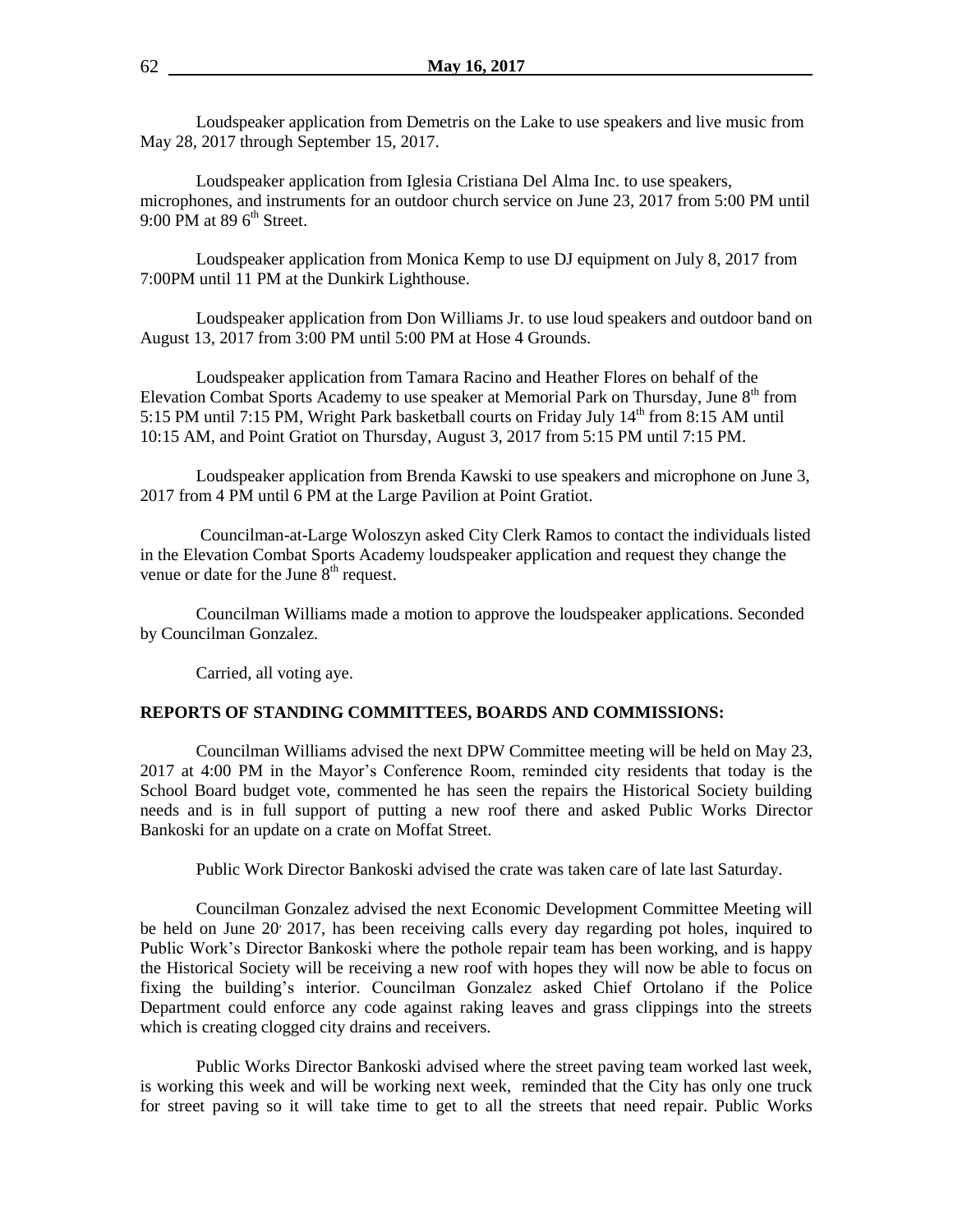Director Bankoski advised that, in regards to the raking of leaves and grass clippings into the street, this is the same problem that was discussed at the last council meeting and at that time he requested to meet with the council to further discuss the issue but a date still has not been scheduled.

Councilwoman Szukala commended the Mayor for coming up with a plan to address the roof problem at the Historical Society Building, asked the Mayor to keep council updated on any progress made regarding a site for a drug treatment facility in the city and asked Public Work's Director Bankoski for an update on the recent drainage problem with the receivers along streets near Lord Street. Councilwoman Szukala asked Police Chief Ortolano to comment on the parking and traffic issues discussed at the last couple Public Safety Committee Meetings and informed Building Inspector Zurawski and Mayor Rosas of information packets she complied for them regarding a rental property with lead paint issues and would like to know the status of three other properties with issues by the next council meeting.

Public Works Director Bankoski advised the receivers are working right now but still wants to look at some of the receives on Lord Street.

Police Chief Ortolano advised he reached out to the school regarding the parking and traffic issues that arise along Lucas Avenue near the school whenever there are sport games. They have come up with some short term solutions. The school will inform the police when games are scheduled so a police car can be in the area to assure the public parks on the correct side of the street, directs the public to parking lots and that buses park off Lucas Avenue.

Councilman-at-Large Woloszyn advised there will be a Finance Committee Meeting this Thursday, May 18, 2017 at 4:00 PM and spoke in favor of fixing the Historical Society roof. It may not be the city's responsibility to fix the roof at this time, but it will be when the Historical Society moves out of the building. The damage and cost to repair will be much more expensive down the road. This Council and Mayor are trying to address problems that have been neglected over years of administrations.

### **PRE-FILED RESOLUTIONS:**

### **RESOLUTION #29-2017 May 16, 2017**

### **BY: COUNCILWOMAN SZUKALA**

# **AUTHORIZING LEASE-TO-PURCHASE ONE (1) VEHICLE FOR POLICE DEPARTMENT THROUGH STATE CONTRACT PC 66744**

**WHEREAS,** the City of Dunkirk Police Department is in need of one (1) new automobile for use by the Police Department; and

**WHEREAS,** one (1) suitable vehicle is available for purchase through a State Contract Bid; and

**WHEREAS**, sufficient funds are available in the Police Department's Budget [Rent/Lease Account 001-3120-4150]; and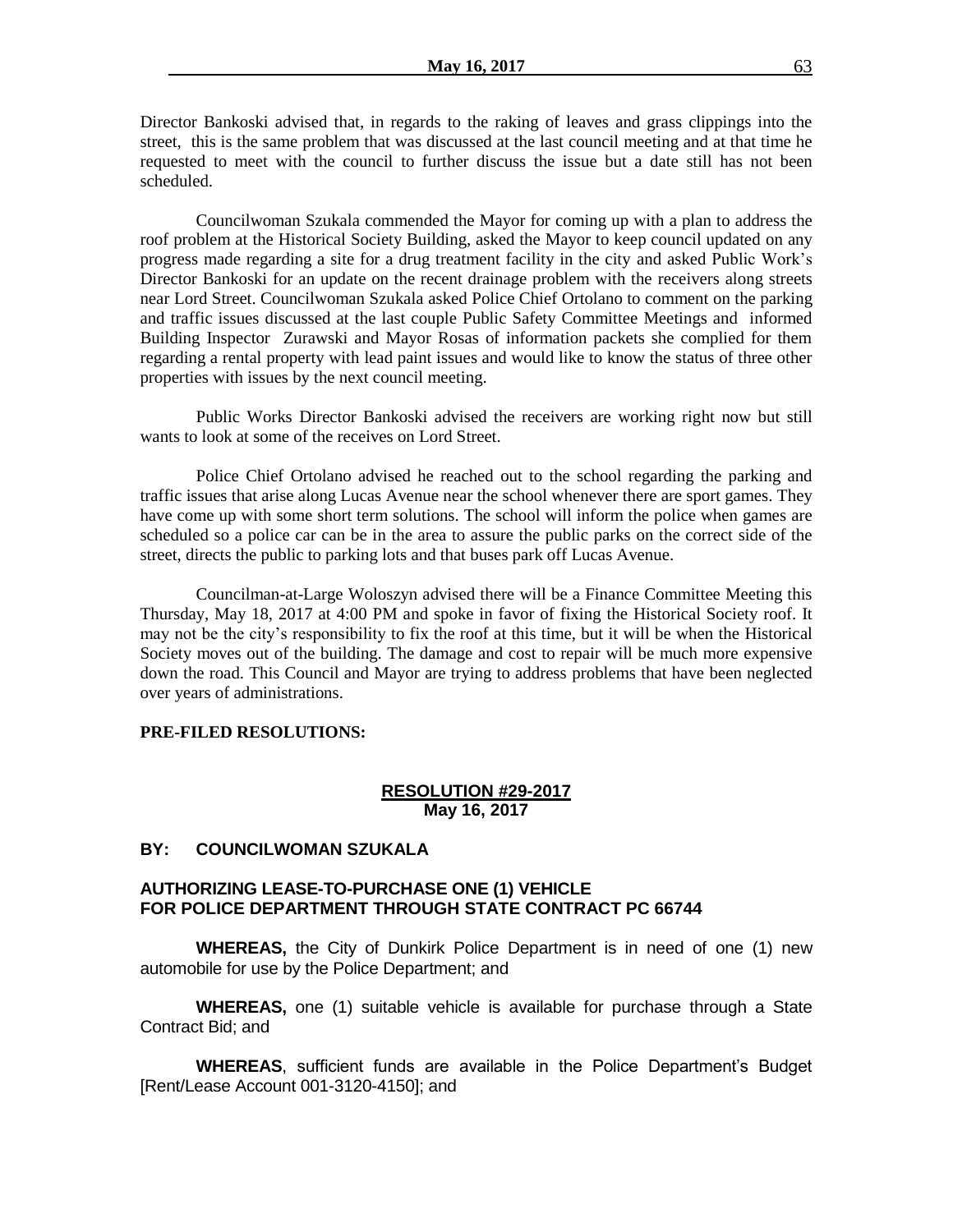**WHEREAS,** the cost of one (1) vehicle is \$33,363.48, from DeLacy Ford, Inc. (including extended warranty service contract, trade in, and financing charges); now, therefore, be it

**RESOLVED,** that the Mayor is authorized and empowered to execute a two-year lease-to-purchase agreement, on behalf of the City of Dunkirk, with DeLacy Ford, Inc., 10361 Transit Road, Elma, New York 14059-0437, and/or Ford Motor Credit, for the purchase of one (1) Year 2017 Ford Police Interceptor SUV for the sum of Thirty Three Thousand Three Hundred Sixty Three and 48 Cents (\$33,363.48) (including extended warranty service contract, trade in, and financing charges), with such funds to come from Account 001-3120-4150.

Carried, all voting aye.

# **RESOLUTION # 30-2017 MAY 16, 2017**

# **BY: ENTIRE COUNCIL**

# **AUTHORIZING CONTRACT FOR CITY BUILDINGS ROOF REPAIR AND FINANCING**

**WHEREAS**, there are several city buildings, including City Hall, Lucas Avenue Facility, and Dunkirk Historical Society Museum, that are in desperate need of roof repair; and

**WHEREAS**, A. W. Farrell & Son, Inc. is ready, willing, and able to perform the repairs in a good and workmanlike manner at a cost of approximately \$164,000.00; and

**WHEREAS**, A. W. Farrell & Son, Inc. is willing to accept payments for its services over a period of 10 or more years, no interest; and

**WHEREAS**, pursuant to General Municipal Law 104-b(2)(f) and the City of Dunkirk Procurement Policy the Common Council, in its sole discretion may dispense with the solicitation of alternative proposals or quotations under certain circumstances when it is not in the best interest of the municipality to do so; and

**WHEREAS**, the Common Council has specifically considered the following factors is making this determination:

> 1. This is a professional service requiring special or technical skill, training, or expertise related to management of municipally owned property; and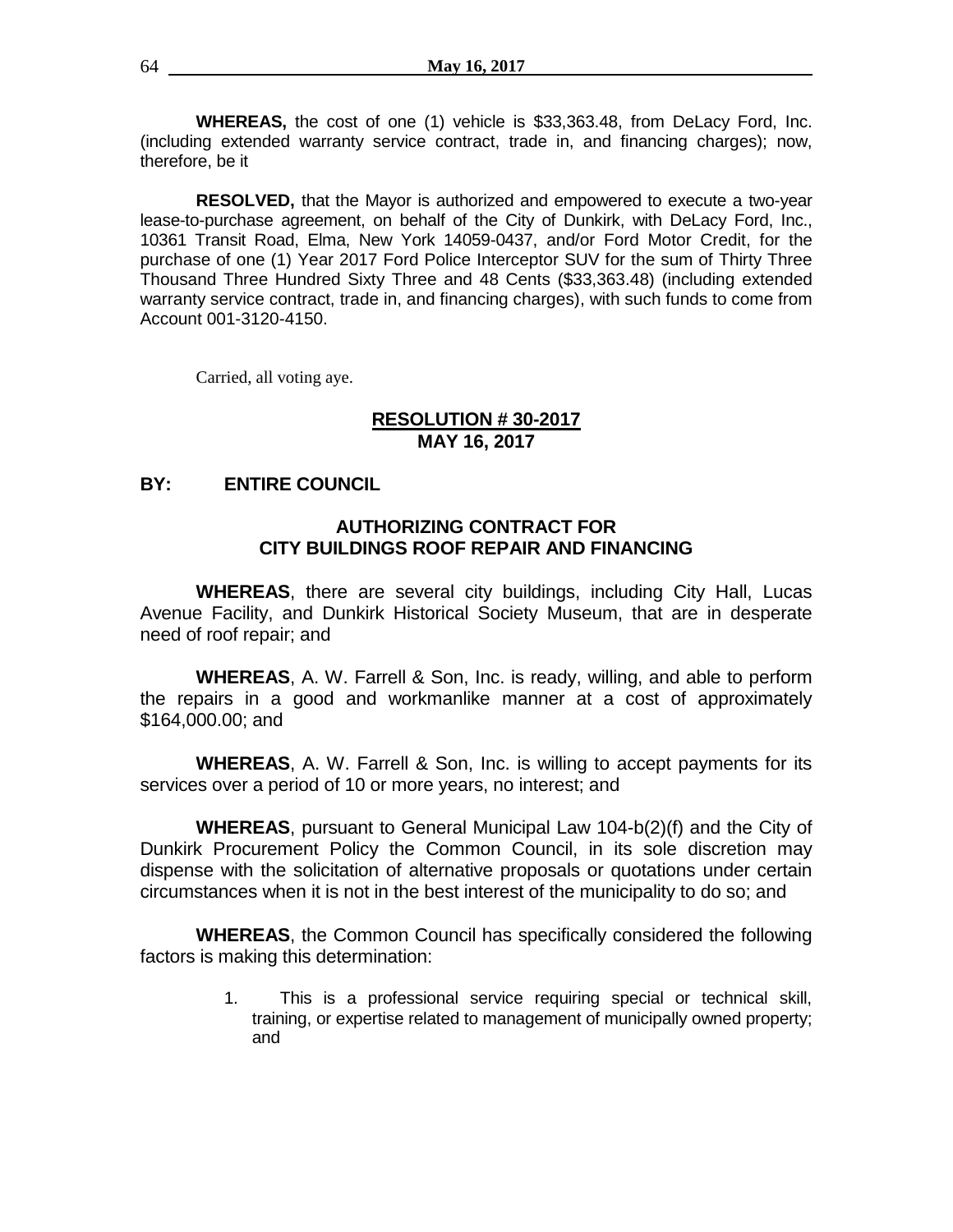2. The willingness of the contractor to finance the project over a minimum term of 10 years is a substantial benefit to the City which is unlikely to be offered by any other contractor; now therefore be it

**RESOLVED**, that the Mayor be, and hereby is, authorized to execute all necessary agreements, contracts, and other documents necessary to complete the project at a cost of \$164,000.00 financed for 10 or more years, no interest.

Councilwoman Szukala inquired what city roofs are getting done, if the city is expected to start making yearly payments this year or next year, and inquired how the Mayor would address adding the Fire Halls to the list of roofs that need repairs.

Mayor Rosas advised the roofs listed to be done are City Hall, the Historical Society, and the Streets Department. If it is determined the Fire Hall roofs need replacement they will be included increasing the total amount, and the first payment would begin this year coming from the contingency line. He advised that next year the money will be budgeted on a specific line.

Councilman Gonzalez advised concern that the project offered is not going out to bid.

City Attorney Connolly advised the Common Council has sole discretion over whether a project goes out to bid particularly in terms of management of municipal property; and because it is somewhat of an emergency to one of the buildings, as well as the substantial benefit to the city by financing from the contractor, it is the councils privy to bypass the normal procedure.

Carried, all voting aye.

# **NEW BUSINESS:**

# **RESOLUTION #31-2017 May 16, 2017**

# **By: ENTIRE COUNCIL**

# **ACKNOWLEDGING PARTICIPATION IN THE MUNICIPAL CONSOLIDATION AND EFFICIENCY COMPETITION**

**WHEREAS,** The City is committed to effective government and providing high quality public service to our residents at the lowest possible tax cost to our taxpayers; and

**WHEREAS,** The City applauds the State and County efforts to promote service sharing among local governments, including functional and corporate merger; and

**WHEREAS,** The City recognizes that the financial and technical support offered to local governments by Governor Andrew Cuomo and the NYS Legislature has provided our community with a unique opportunity to explore ways to permanently reduce the tax burden of our residents through collaboration and structural reform; now therefore be it